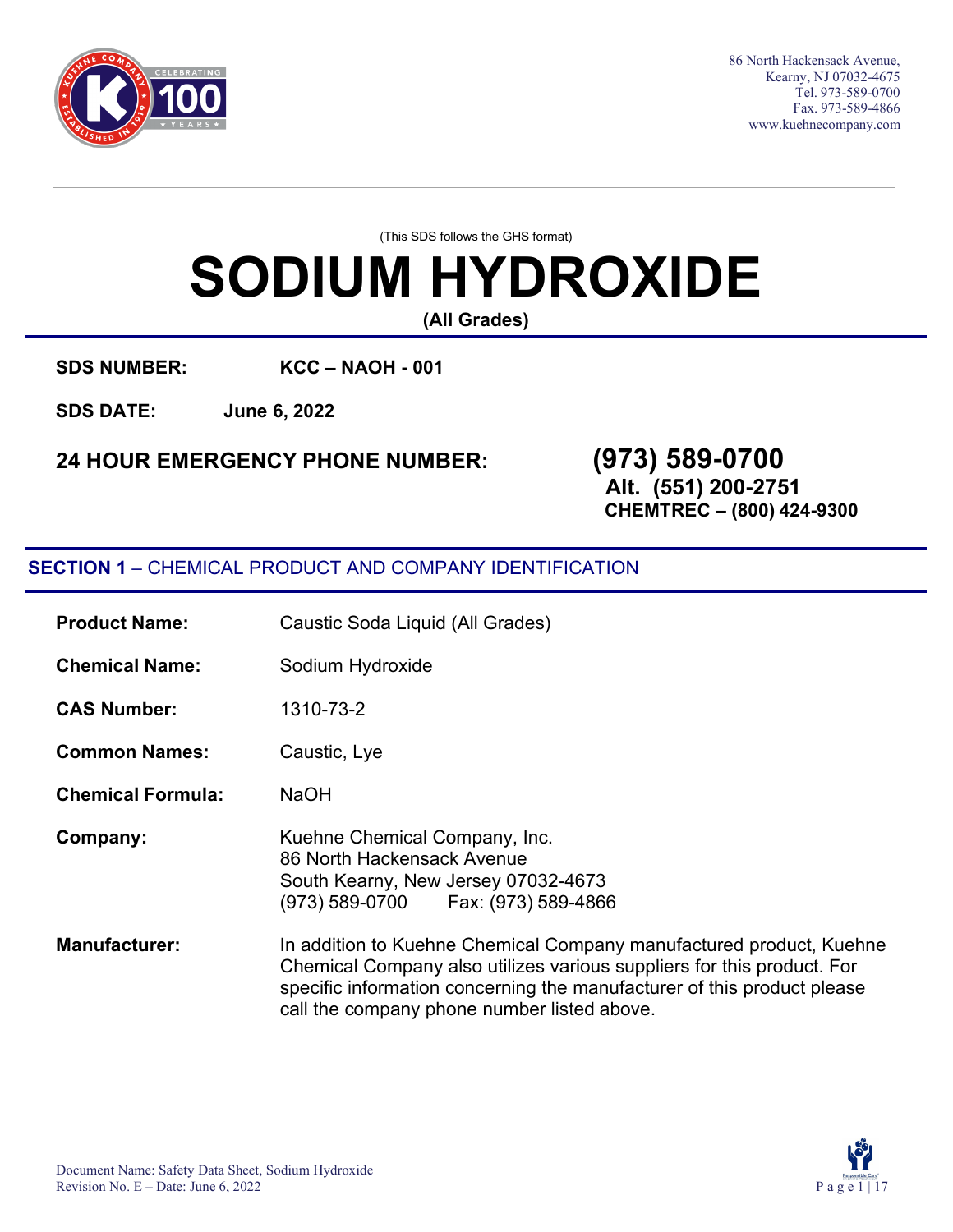#### **SECTION 2** – HAZARD IDENTIFICATION



Based on Nat'l Paint & Coatings Association HMIS system Chemical not listed. Ratings based on NFPA guidelines



#### **Effects of Exposure**

**Acute:** Inhalation – Exposure to vapor, mist or liquid can produce burns of the respiratory tract. Severe exposures could result in chemical pneumonia.

> Eyes – Contact can cause severe damage including burns and blindness. The severity of the effects depend on concentration and how soon after exposure the eyes are washed.

Skin – Corrosive. Contact may cause burns and tissue destruction.

Ingestion – Severe burns and complete tissue perforation of the mucous membranes of mouth, throat, and stomach.

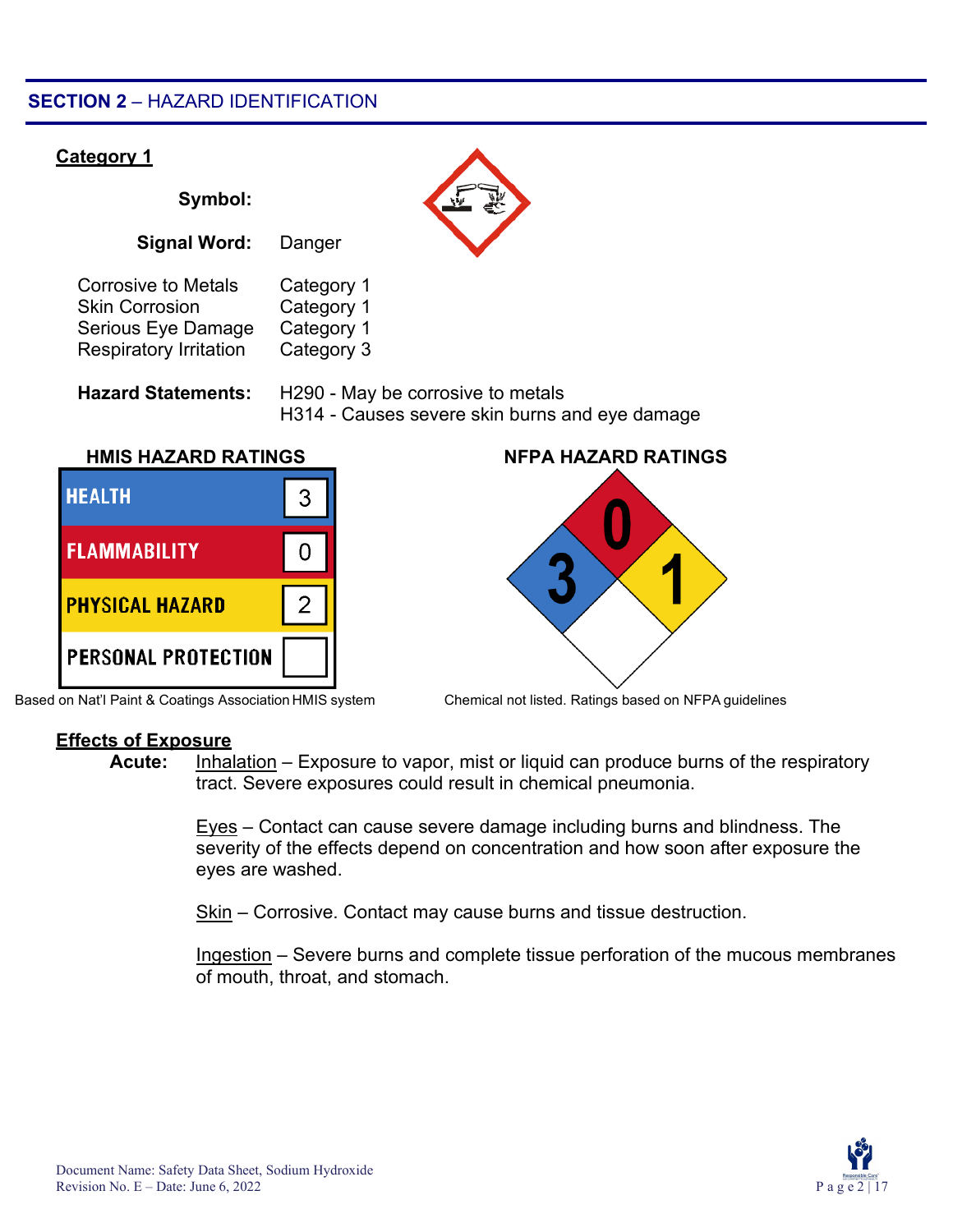**Chronic:** No known effects.

- **Note:** Irritation may follow an initial latency (delay between the time that the exposure occurs and when the sense of irritation starts). The latent period can vary as much as hours for a dilute solution (0.04%) to minutes with more concentrated solutions (25-50%). Prolonged or repeated contact, even to dilute concentrations, can cause a high degree of tissue destruction.
- **Appearance:** Clear liquid.

#### **Routes of Entry**

**Inhalation:** Inhalation of caustic vapors or mist may be irritating to the respiratory tract.

- **Eye Contact:** Eye contact may cause severe irritation and burns.
	- **Skin:** Skin contact may cause severe irritation and burns.
	- **Ingestion:** Corrosive. Severe burns and complete tissue perforation of the mucous membranes of mouth, throat, and stomach.
- **Target Organs:** Eyes, Skin, Respiratory Tract, and Gastrointestinal Tract.

**Sensitizing Capabilities:** None known.

- **Reproductive Effects:** None known.
- **Cancer Information:** None known.
- **Synergistic Materials:** None known.

**Medical Conditions Aggravated by Exposure:** None known.

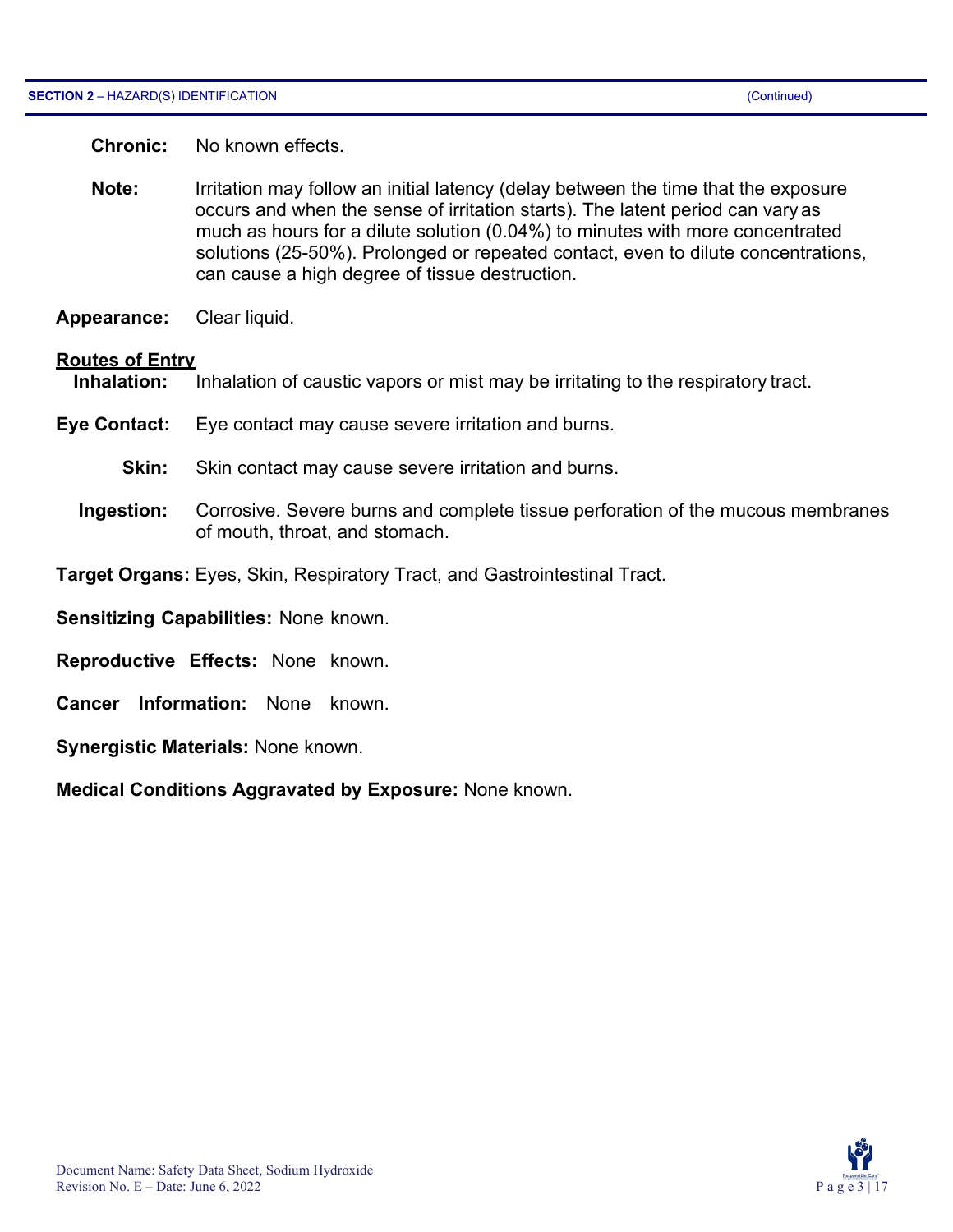#### **SECTION 3** – COMPOSITION, INFORMATION OR INGREDIENTS

## **CAS Number Name Common Names**

7732-18-5 Water Water

## **Percentage Exposure Limits**

PEL: Not Established WT: 48.50 - 91 TLV: Not Established STEL: Not Established IDLH: NotEstablished

**CAS Number Name CAS Number COMMON NAMES** 1310-73-2 Sodium Hydroxide (NaOH) Caustic, Lye

**Percentage Exposure Limits**

VOL:  $ND$ <br>
WT:  $9 - 51.50$  PEL:  $2 \text{ mg/m}^3$ <br>
TLV:  $2 \text{ mg/m}^3$ TLV:  $2 \text{ mg/m}^3$ IDLH: 10 mg/m3

**Listed on:** - The TSCA Inventory, or in compliance with the inventory.

- PA Requirement 3% or greater.
- NJ Requirement 1% or greater

**-** This product has not been listed as carcinogenic by the following agencies: IARC, NTP, and OSHA

**CAS Number Name Common Names 7641-14-5 Sodium Chloride (NaCl)** Sodia Salt

WT: 0 - 1.30 TLV: Not established

**Percentage Exposure Limits** PEL: Not established

**Listed on:** - TSCA Inventory, NJ Requirement - 1% or greater

**CAS Number Name Common Names** Chloric Acid, Sodium Salt

**Percentage Exposure Limits**

PEL: Not established WT: 0 - 0.30 TLV: Not established

**Listed on:** - TSCA Inventory, PA Hazardous Substance, NJ Special Haz Substance

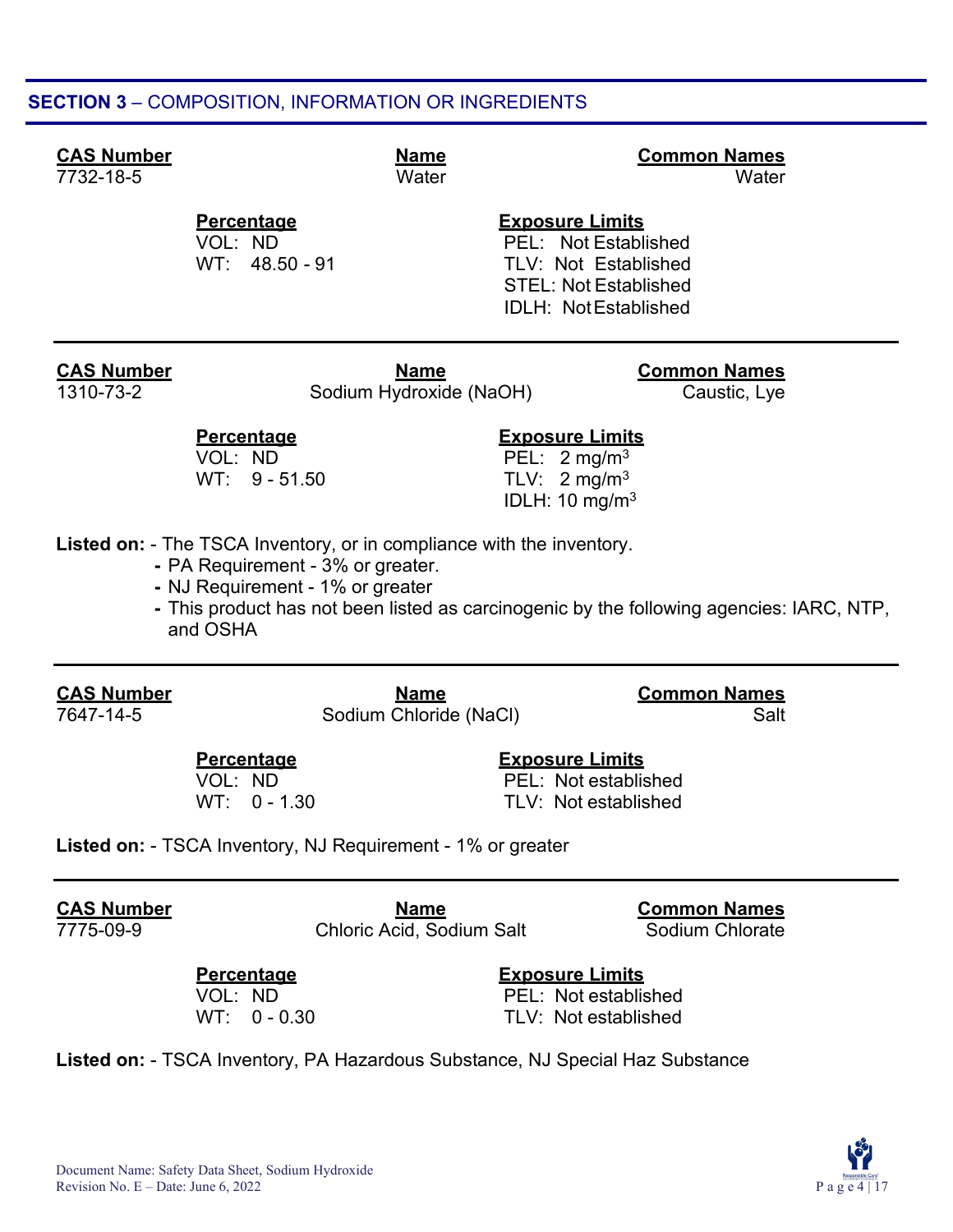**SECTION 4** – FIRST AID MEASURES

- **Inhalation:** Remove to fresh air. If breathing is difficult, have trained person administeroxygen. If respiration stops, give mouth-to-mouth resuscitation. **SEEK MEDICAL ATTENTION IMMEDIATELY.**
	- **Eyes:** Immediately flush eyes with plenty of water for at least 15 minutes. **SEEK MEDICAL ATTENTION IMMEDIATELY.**
	- **Skin:** Flush thoroughly with cool water under shower while removing contaminated clothing and shoes. Discard non-rubber shoes. Wash clothing before reuse. Continue to flush until medical attention arrives. **SEEK MEDICAL ATTENTION IMMEDIATELY.**
	- **Ingestion:** Do not induce vomiting. Rinse mouth and give water or milk if the person is conscious. If vomiting occurs, keep airway clear and give more water. **SEEK MEDICAL ATTENTION IMMEDIATELY.**

#### **SECTION 5** – FIRE-FIGHTING MEASURES

| <b>Flash Point:</b>                            | Non-Flammable |
|------------------------------------------------|---------------|
| <b>Auto-ignition Temperature:</b>              | Non-Flammable |
| Flammable Limits in Air - % by Volume - Upper: | Non-Flammable |
| Lower:                                         | Non-Flammable |
| <b>Sensitivity to Mechanical Impact:</b>       | Not sensitive |
| <b>Sensitivity to Static Discharge:</b>        | Not sensitive |

#### **Extinguishing Media**

Non-Flammable/ Non-Combustible.

#### **Fire Fighting Procedures**

Wear NIOSH/MSHA approved positive-pressure self-contained breathing apparatus and full protective clothing.

#### **Fire and Explosion Hazard**

In water solution caustic can react with amphoteric metals (such as aluminum) generating hydrogen which is flammable and/or explosive when ignited. Direct contact with water can cause a violent exothermic reaction.

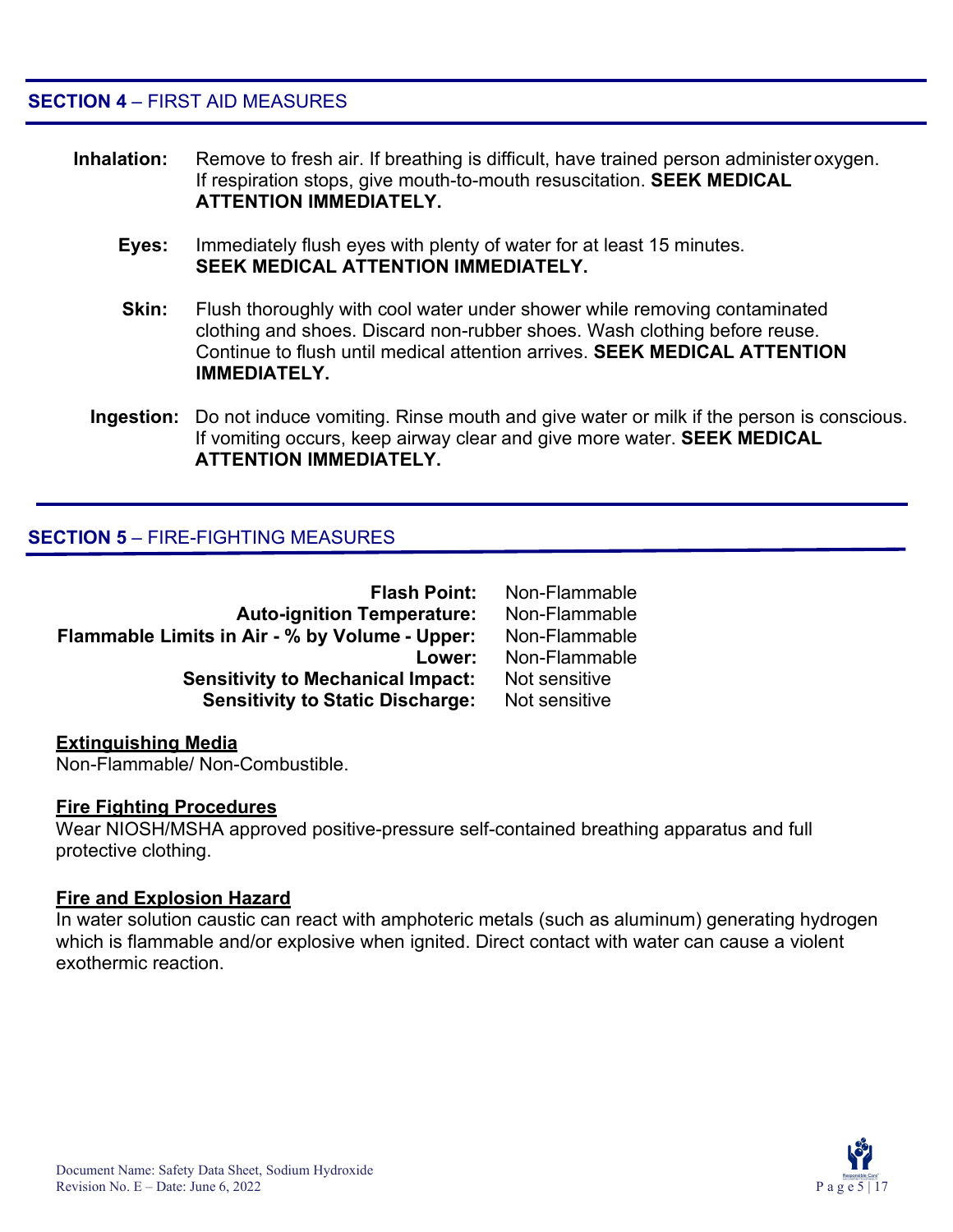#### **Steps to be Taken if Material is Released or Spilled**

Evacuate unnecessary personnel. Follow protective measures provided under Personal Protection in Section 8.

#### **Ventilation Requirements**

Control airborne concentrations below the exposure guideline. Good general ventilation is sufficient for most operations. No special ventilation required under normal use. **NOTE:** Where carbon monoxide may be generated, special ventilation may be required.

Where engineering controls are not feasible use adequate local exhaust ventilation wherever mist, spray or vapor may be generated.

#### **Environmental Precautions**

As per 40 CFR 302 Table 302.4 (CERCLA), environmental releases that exceed the RQ must be reported to the National Response Center by calling 800-424-8802 (202-426-2675) and the State Emergency Response Commission and the Local Emergency Planning Committee (40 CFR 355.40) as appropriate.

Contain liquids and prevent discharges to streams or sewers, control or stop the loss of volatile materials to the atmosphere. Large leaks may require environmental consideration and possible evacuation. Do not apply water to the leak. Spills or releases should be reported, if required, to the appropriate local, state and federal agencies.

Contain spill with dike to prevent entry into sewers or waterways. **CAUTION:** This product may react strongly with acids and water.

#### **Methods for Cleaning Up**

Dry material can be shoveled up, liquid material can be removed with a vacuum truck. Neutralize remaining traces with any dilute inorganic acid (hydrochloric, sulfuric or acetic acid) Flush spill area with water followed by a liberal covering of sodium carbonate. All clean-up material should be removed for proper treatment or disposal. Spills on other than pavement (e.g. dirt or sand) may be handled by removing the affected soil and placing in approved containers.

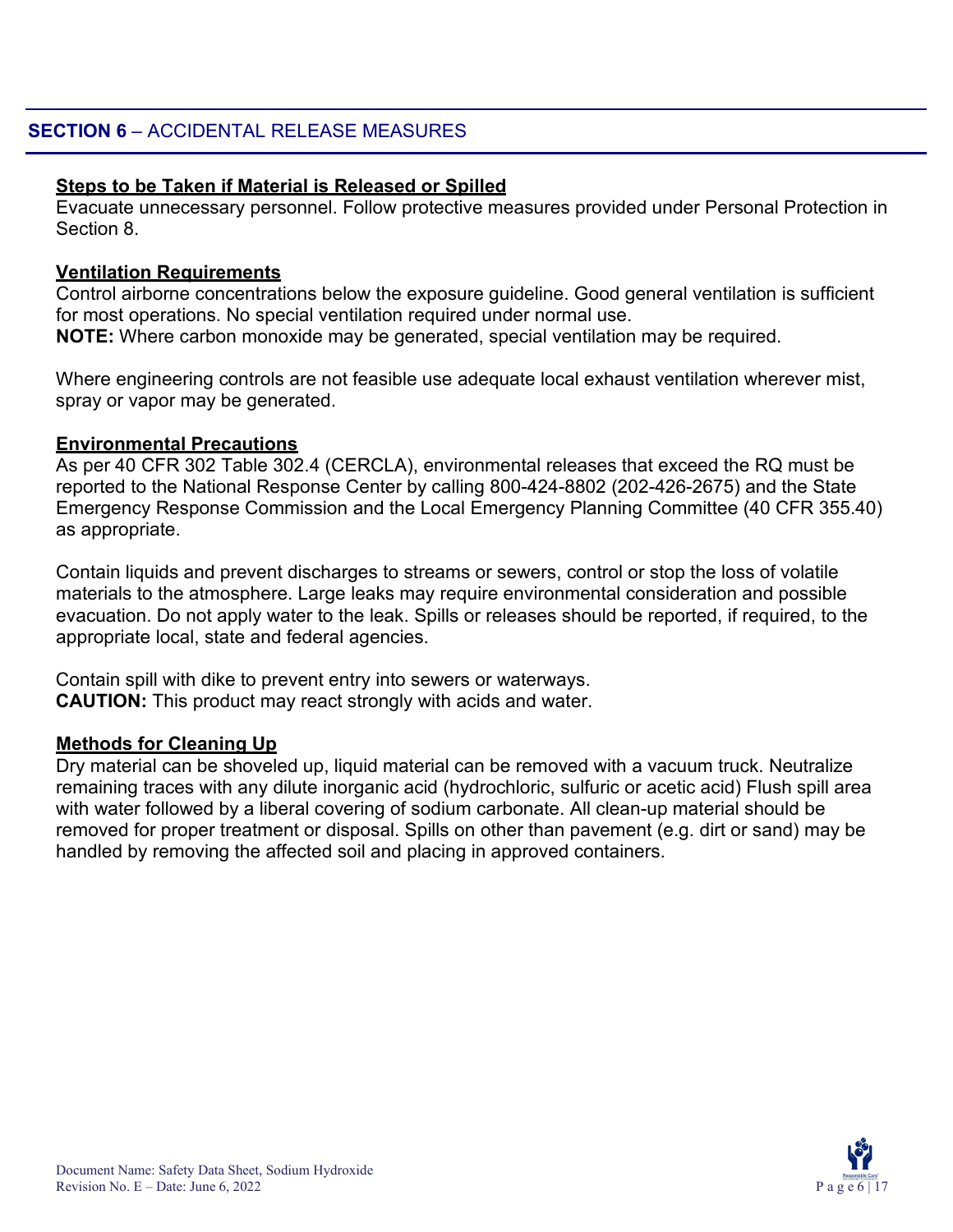#### **SECTION 7** – HANDLING AND STORAGE

#### **Handling Precautions**

Avoid breathing mist or vapors in misty atmospheres, use an approved mist respirator. If respiratory irritation is experienced, use an approved air-purifying respirator. Hazardous carbon monoxide gas can form upon contact with food and beverage products in enclosed spaces and can cause death. Follow appropriate tank entry procedures (ANSI 2117.1).

Containers, even those that have been emptied, will retain product residue and vapor and should be handled as if they were full.

Do not get in eyes, on skin or clothing.

Do not take internally. Keep away from acids, to avoid possible violent reaction.

Wash contaminated clothing before reuse. Wash thoroughly after handling; exposure can cause burns that are not immediately painful or visible.

Wear personal protective equipment as described in Exposure Controls & Personal Protection (Section 8) of the SDS.

If product is added too rapidly, or without stirring, and becomes concentrated at bottom of mixing vessel, excessive heat may be generated, resulting in dangerous boiling and spattering, and a possible immediate and violent eruption of highly caustic solution.

**Mixing Precautions:** Considerable heat is generated when product is mixed with water. Therefore, when making solutions always carefully follow these steps:

ALWAYS wear the protective clothing described above. NEVER add water to product. ALWAYS add product, with constant stirring, slowly to surface of lukewarm (80-100°F) water, to assure product is being completely dissolved as it is added.

Product can react EXPLOSIVELY with acids, aldehydes, and many other organic chemicals, add product VERY gradually, while stirring constantly. If product is added too rapidly, or without stirring, and becomes concentrated at bottom of mixing vessel, excessive heat may be generated, resulting in dangerous boiling and spattering, and a possible immediate and violent eruption of highly caustic solution.

ALWAYS empty and clean containers of all residues before adding product, to avoid possible EXPLOSIVE reaction between product and unknown residue.

#### **Storage**

Keep container tightly closed and properly labeled.

Dike storage containers to contain 110% of tank volume.

Under normal conditions, this product can be stored satisfactorily in mild steel without an interior lining. Aluminum is not recommended for storage and handling.

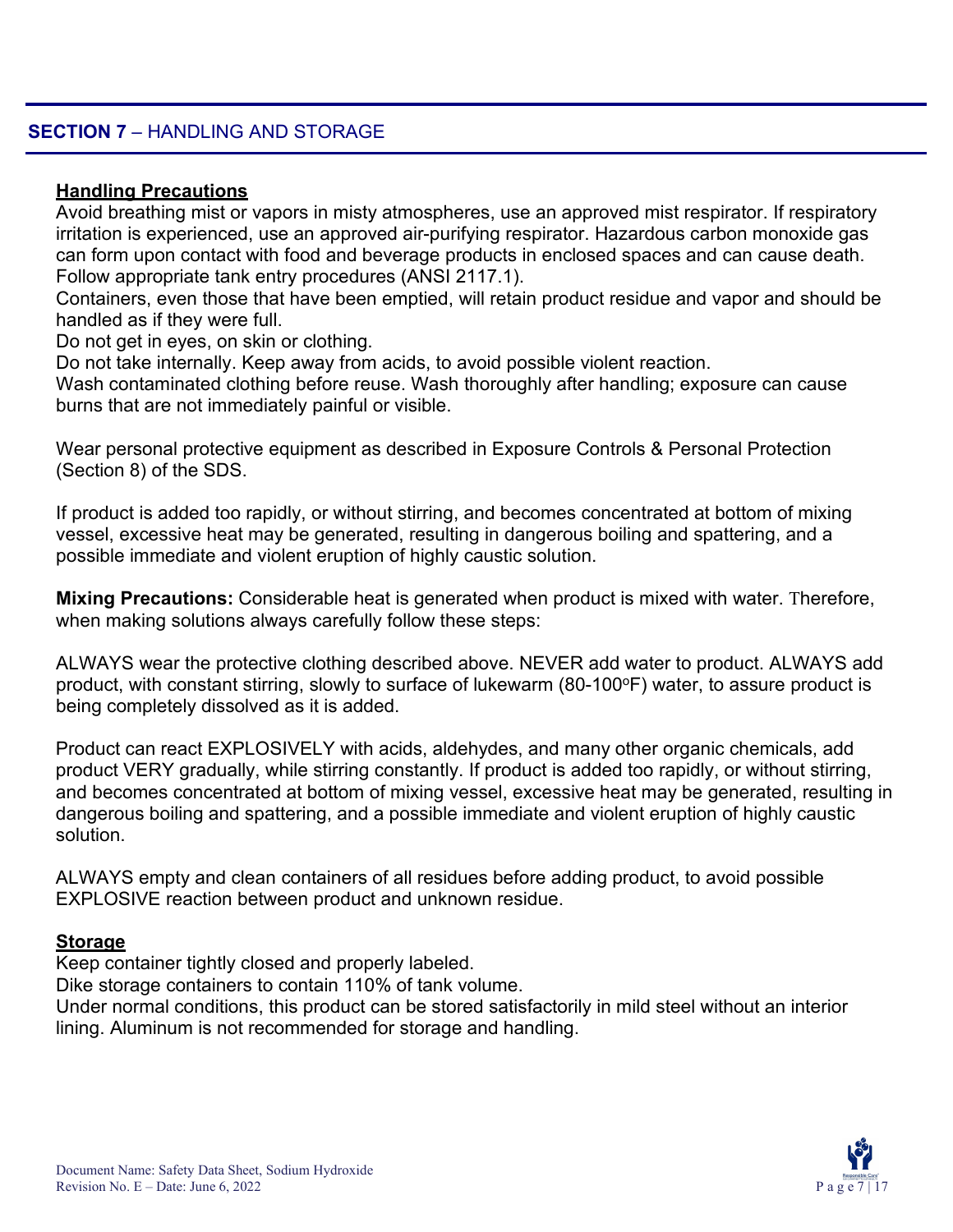Returnable containers should be shipped in accordance with supplier's recommendations. Return shipments should comply with all federal, state, and DOT regulations. All residue should be removed from containers prior to disposal.

Avoid contact with aluminum, tin, zinc, and alloys containing these metals. Avoid contact with leather, wool, acids, organic halogen compounds and organic nitro compounds.

#### **SECTION 8** – EXPOSURE CONTROLS AND PERSONAL PROTECTION

#### **Specific Personal Protective Equipment**

- **Respiratory:** Respiratory protection is not required under normal use. Wear a NIOSH/MSHA approved respirator following manufacturer's recommendations, where airborne contaminants may occur.
	- **Eye:** Wear chemical safety goggles plus face shield to protect against splashing when appropriate (ANSI 287.1)
	- **Gloves:** Wear chemical resistant gloves such as rubber, neoprene or vinyl. Wash contaminated clothing and dry before reuse. Whenever there is a possibility of splash or contact wear a chemical resistant full body suit and boots.
	- **Other:** Standard work clothing closed at the neck and wrists. Discard shoes that cannot be decontaminated. Emergency shower and eyewash facility should be in close proximity (ANSI 2358.1)

#### **SECTION 9** – PHYSICAL AND CHEMICAL PROPERTIES

| Appearance:            | Colorless, Clear liquid.    |
|------------------------|-----------------------------|
| Odor:                  | Odorless, No distinct odor. |
| <b>Physical State:</b> | Liquid.                     |
| pH:                    | 7.5% solution has pH 14.0.  |
| <b>Vapor Density:</b>  | Not Applicable.             |

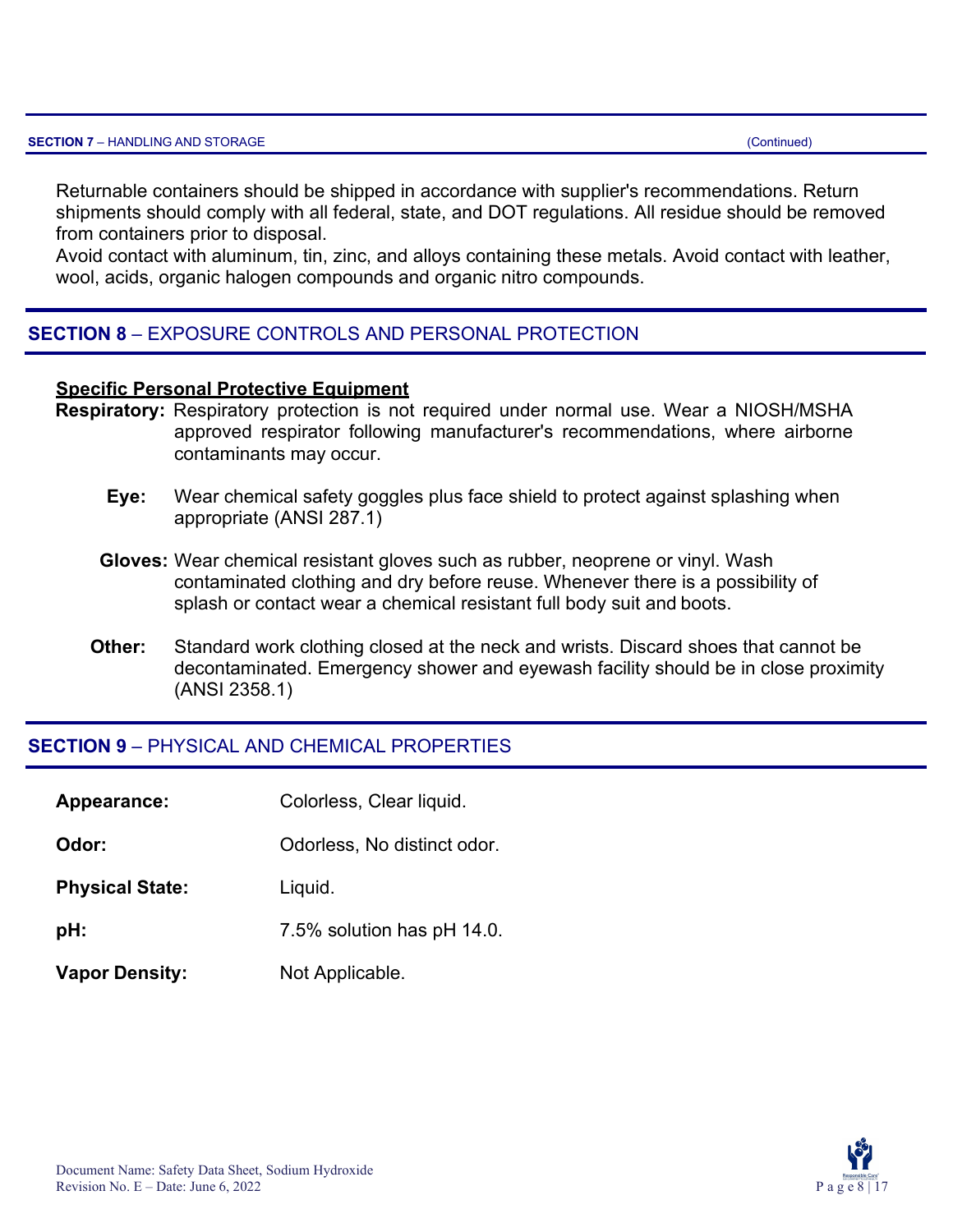#### **SECTION 9** – PHYSICAL AND CHEMICAL PROPERTIES (Continued)

|                                                                                   | Concentration – weight % |               |                 |             |             |
|-----------------------------------------------------------------------------------|--------------------------|---------------|-----------------|-------------|-------------|
|                                                                                   | 10                       | 20            | 30              | 40          | 50          |
| Boiling Point $^{\circ}$ F ( $^{\circ}$ C):<br>$(Q760 \text{ mmHg})$              | 230 (110)                | 235.4(113)    | $246.2^{(119)}$ | 264.2 (129) | 291.2 (144) |
| <b>Freezing/Melting Point:</b><br>$(^\circ \mathsf{F}^\circ (^\circ \mathsf{C}))$ | $14$ (- 10)              | $26.6^{(-3)}$ | $68^{(20)}$     | 59(15)      | 53.6(12)    |
| <b>Vapor Pressure:</b><br>(mm Hg @140 °F (60 °C))                                 | 135                      | 110           | 76              | 46          | 13          |
| <b>Specific Gravity:</b><br>$(Q060 \circ F^{(15.6°C)})$                           | 1.11                     | 1.22          | 1.33            | 1.43        | 1.53        |
| <b>Density:</b><br>(lb/gal @60 ° F $(15.6\text{°C})$ )                            | 9.27                     | 10.20         | 11.11           | 11.97       | 12.76       |
| <b>Solubility in Water:</b>                                                       | Completely Soluble.      |               |                 |             |             |
| <b>Odor Threshold (ppm):</b>                                                      | Not available.           |               |                 |             |             |
| <b>Evaporation Rate:</b>                                                          | Not known.               |               |                 |             |             |

#### **SECTION 10** – STABILITY AND REACTIVITY

#### **Conditions Contributing to Instability**

Stable, product absorbs water and carbon dioxide from the air.

#### **Incompatibility**

Product is corrosive to tin, aluminum, zinc and alloys containing these metals and will react with these metals in powder form. Also reacts with bronze and brass. Avoid contact with leather, wool, acids, organic halogen compounds, or organic nitro compounds. Hazardous carbon monoxide gas can form upon contact with reducing sugars, food and beverage products in enclosed spaces and can cause death. Follow appropriate tank entry procedures.

#### **Reacts With:** Air, Water, Acids, Hydrocarbons, Aluminum and Other Metals

Under normal use and conditions, caustic is generally regarded as stable. However, caustic will rapidly attack and destroy such materials as leather, wool and the metals and the alloys of aluminum, zinc, and tin. The reaction with these metals may generate flammable hydrogen gas. The reaction of caustic with aluminum is particularly vigorous and contact should be avoided. Caustic soda is strongly alkaline and may react violently with acidic solutions. Caustic will also react vigorously with many organic chemicals.

#### **Hazardous Decomposition Products:** None.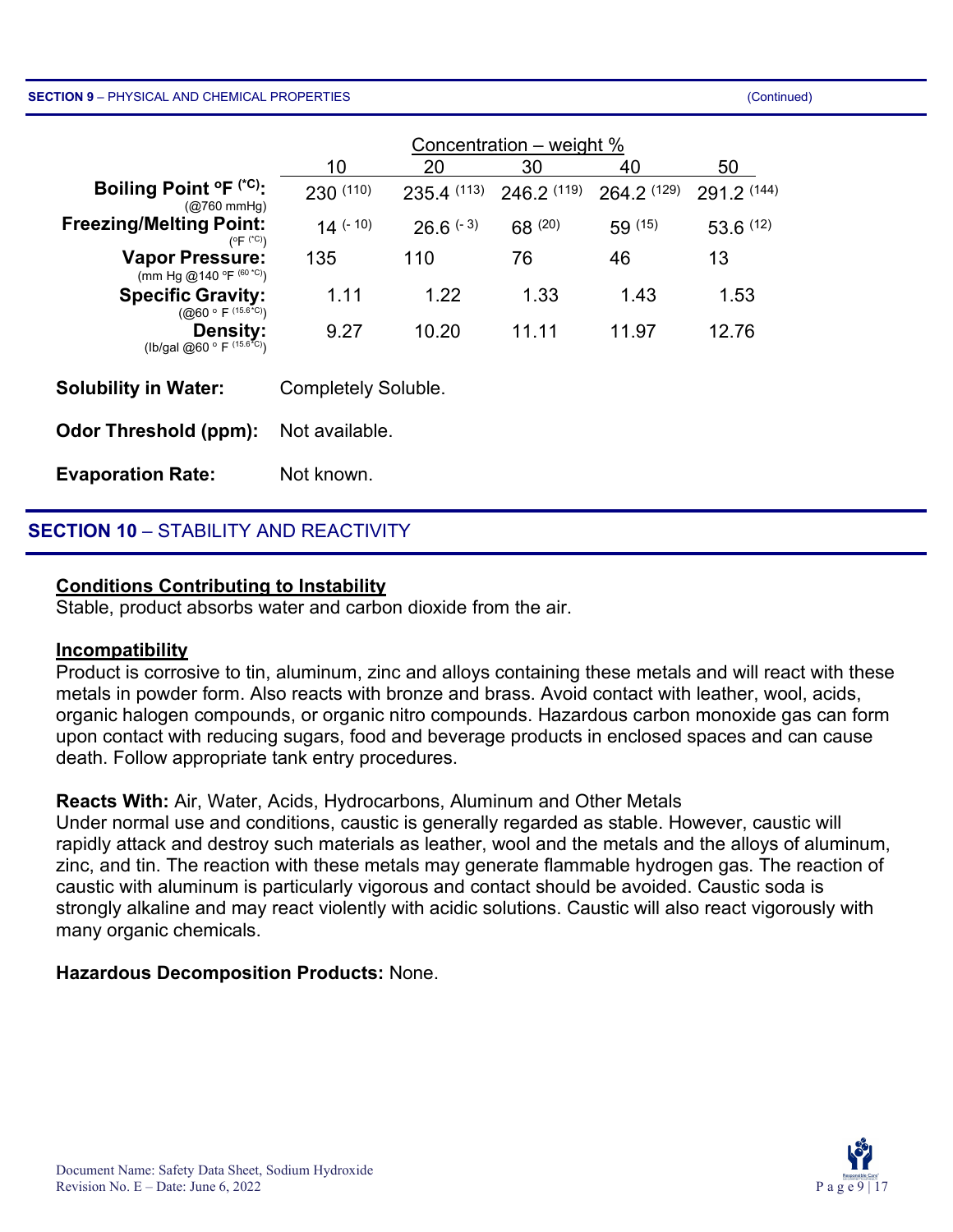#### **Hazardous Polymerization:** Will not occur.

**Comments:** Considerable heat is generated when caustic is diluted with water. Proper handling procedures must be followed to prevent vigorous boiling, spattering or violent eruption of the diluted solution.

#### **SECTION 11** – TOXICOLOGICAL INFORMATION

| <b>CAS Number</b><br>1310-73-2                                                                          | <b>Name</b><br>Sodium Hydroxide (NaOH) |                                   | <b>Common Names</b><br>Caustic, Lye |
|---------------------------------------------------------------------------------------------------------|----------------------------------------|-----------------------------------|-------------------------------------|
| <b>Acute Oral LD<sub>50</sub>:</b><br><b>Primary Skin Irritation:</b><br><b>Primary Eye Irritation:</b> | (rat)<br>(rabbit)<br>(rabbit)          | $2,000$ mg/kg<br>severe<br>severe |                                     |
|                                                                                                         |                                        |                                   |                                     |
| <b>CAS Number</b><br>7647-14-5                                                                          | <b>Name</b><br>Sodium Chloride (NaCl)  |                                   | <b>Common Names</b><br>Salt         |

#### **SECTION 12** – ECOLOGICAL INFORMATION

| <b>Aquatic Ecotox Data</b><br>Fish/Invertebrate: LC <sub>50</sub> | Pimephales promelas 10,610 mg/L<br>(fathead minnow) |            |
|-------------------------------------------------------------------|-----------------------------------------------------|------------|
| $LC_{50}$                                                         | Daphnia magna<br>(water flea)                       | 4,571 mg/L |
| EC <sub>50</sub>                                                  | Daphnia magna<br>(water flea)                       | $100$ ppm  |

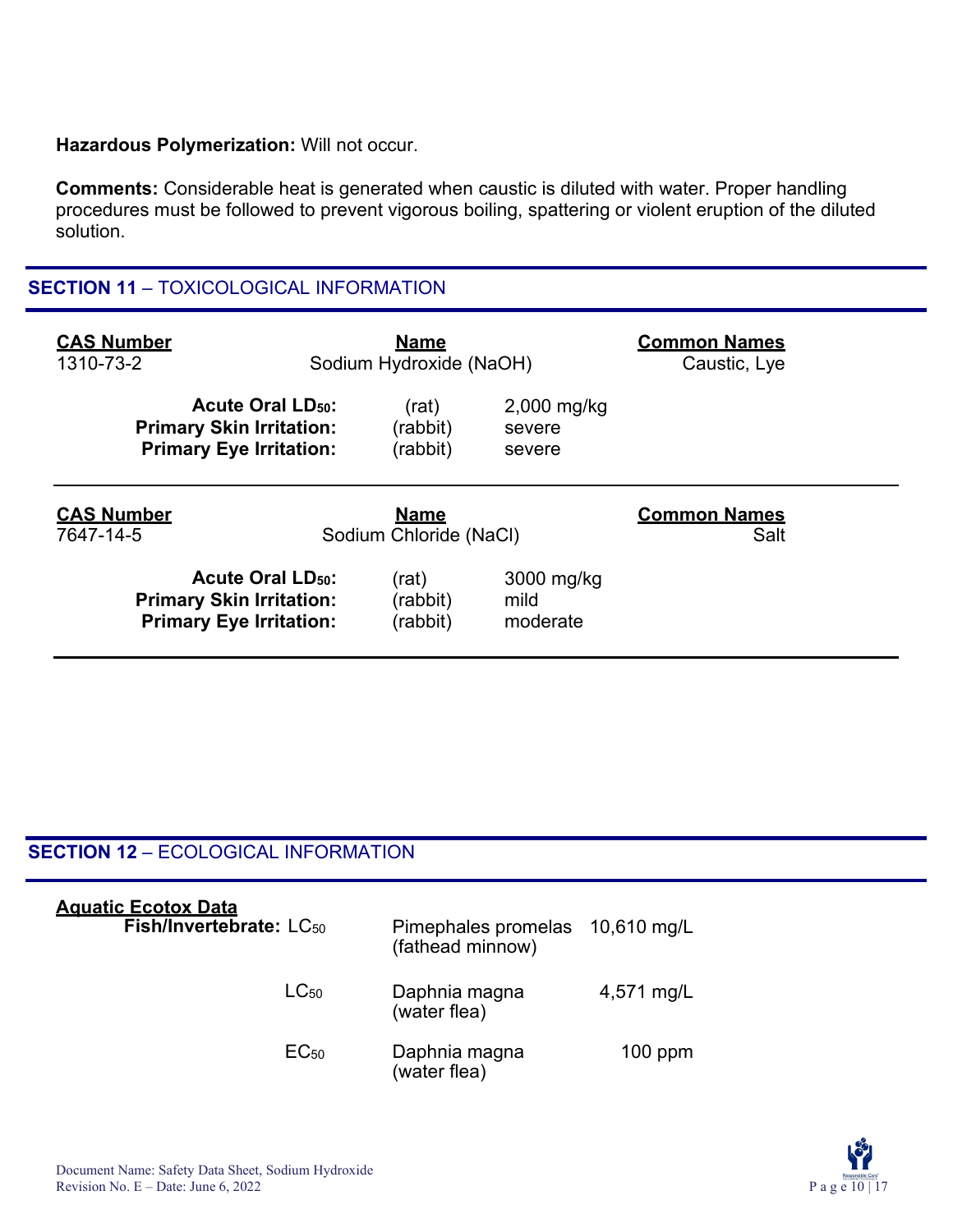**Amphibians:** No data available.

**Plants:** No data available.

## **Terrestrial Ecotox Data**<br>**Rat:** LD<sub>50</sub> (oral)

**Rat:** LD<sub>50</sub> (oral) 2,000 mg/Kg

**Plants:** No data available.

#### **Environmental Fate Data**

**Plants:** No data available.

- **BOD:** NaOH has no biological oxygen demand.
- **Abiotic:** No data available.

**Biodegradation:** This material is inorganic and not subject to biodegradation.

**Persistence:** This material is believed not to persist in the environment.

**Bioconcentration:** This material is not expected to bioconcentrate in organisms.

There is limited information available on the environmental fate and effects of sodium hydroxide (NaOH). Laboratory toxicity data indicate that NaOH is moderately toxic to aquatic and terrestrial organisms. The primary mode of action is due to the corrosive nature of this chemical and its tendency to increase pH in poorly buffered environments: Aquatic organisms become increasingly stressed as pH exceeds 9, with many aquatic species being intolerant of pH levels in excess of 10. Increased pH due to the introduction of NaOH into aquatic environments may lead to the precipitation of essential micronutrients. Exposed terrestrial species would be subject to skin irritation and burns due to the corrosive nature of this material. Due caution should be exercised to prevent the accidental release of this material to aquatic or terrestrial environments.

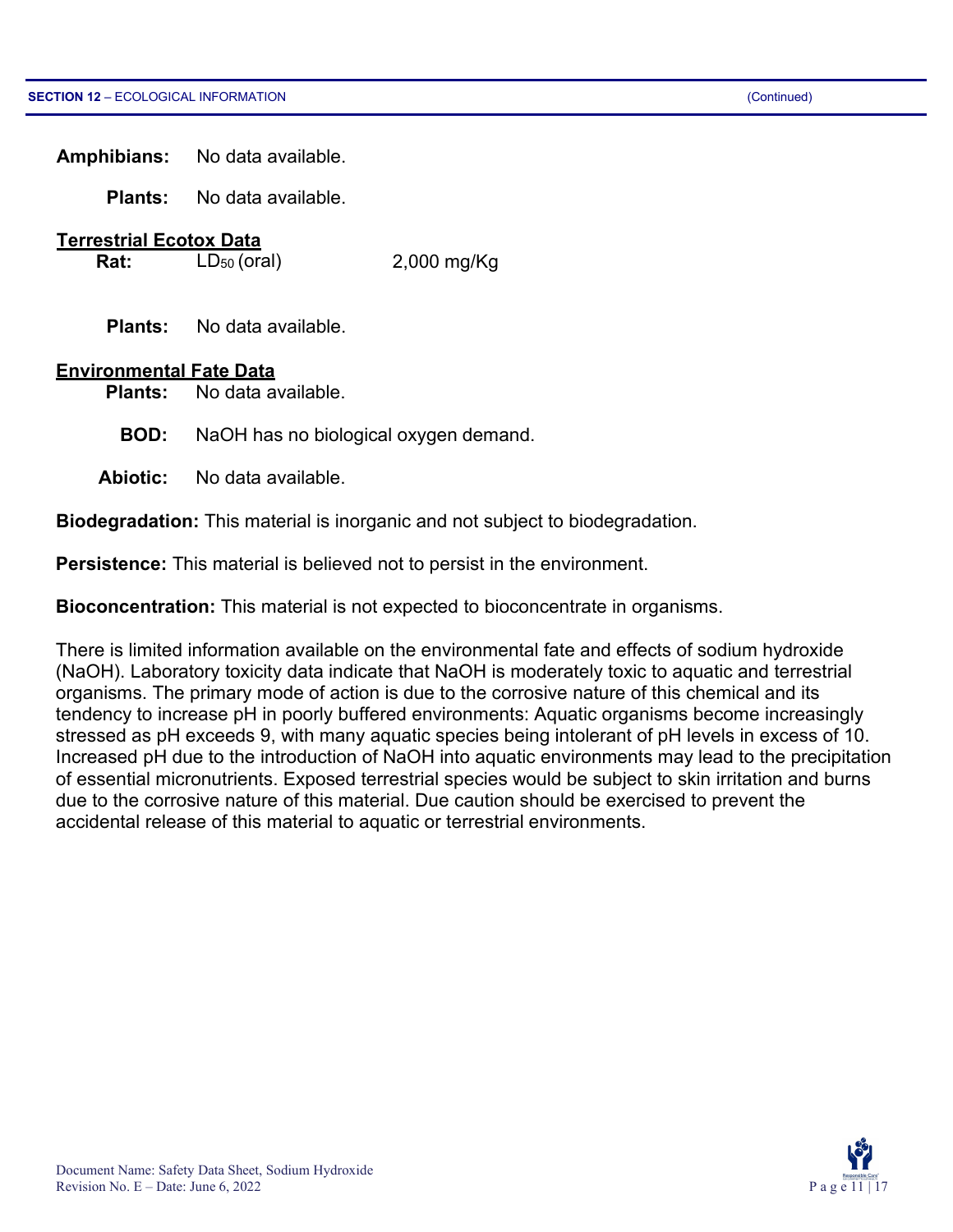#### **SECTION 13** – DISPOSAL CONSIDERATIONS

#### **Waste Disposal Method**

Dispose of all waste and contaminated equipment in accordance with all applicable federal, state and local health and environmental regulations.

Ensure that all responsible federal, state, and local agencies receive proper notification of spill and disposal methods.

Shipments of waste materials may be subject to manifesting requirements per applicable regulations. Appropriate disposal will depend on the nature of each waste material and should be done by a competent and properly permitted contractor.

The materials resulting from clean-up operations may be hazardous wastes and, therefore, subject to specific regulations. Package, store, transport and dispose of all (clean-up) materials and any contaminated equipment in accordance with all applicable federal, state, and local regulations.

#### **Product Disposal**

Recovery and reuse, rather than disposal, should be the ultimate goal of handling efforts.

#### **SECTION 14** – TRANSPORT INFORMATION

| <b>DOT Proper Shipping Name:</b> | Sodium Hydroxide, Solution      |
|----------------------------------|---------------------------------|
| <b>DOT Hazard Class:</b>         | 8                               |
| <b>DOT ID Number:</b>            | UN1824                          |
| <b>DOT Packing Group:</b>        | Ш                               |
| <b>DOT Hazardous Substance:</b>  | RQ 1,000 Lb. (Sodium Hydroxide) |
| <b>DOT Marine Pollutant:</b>     | Not Applicable                  |
| <b>Additional Description:</b>   | Not Applicable                  |

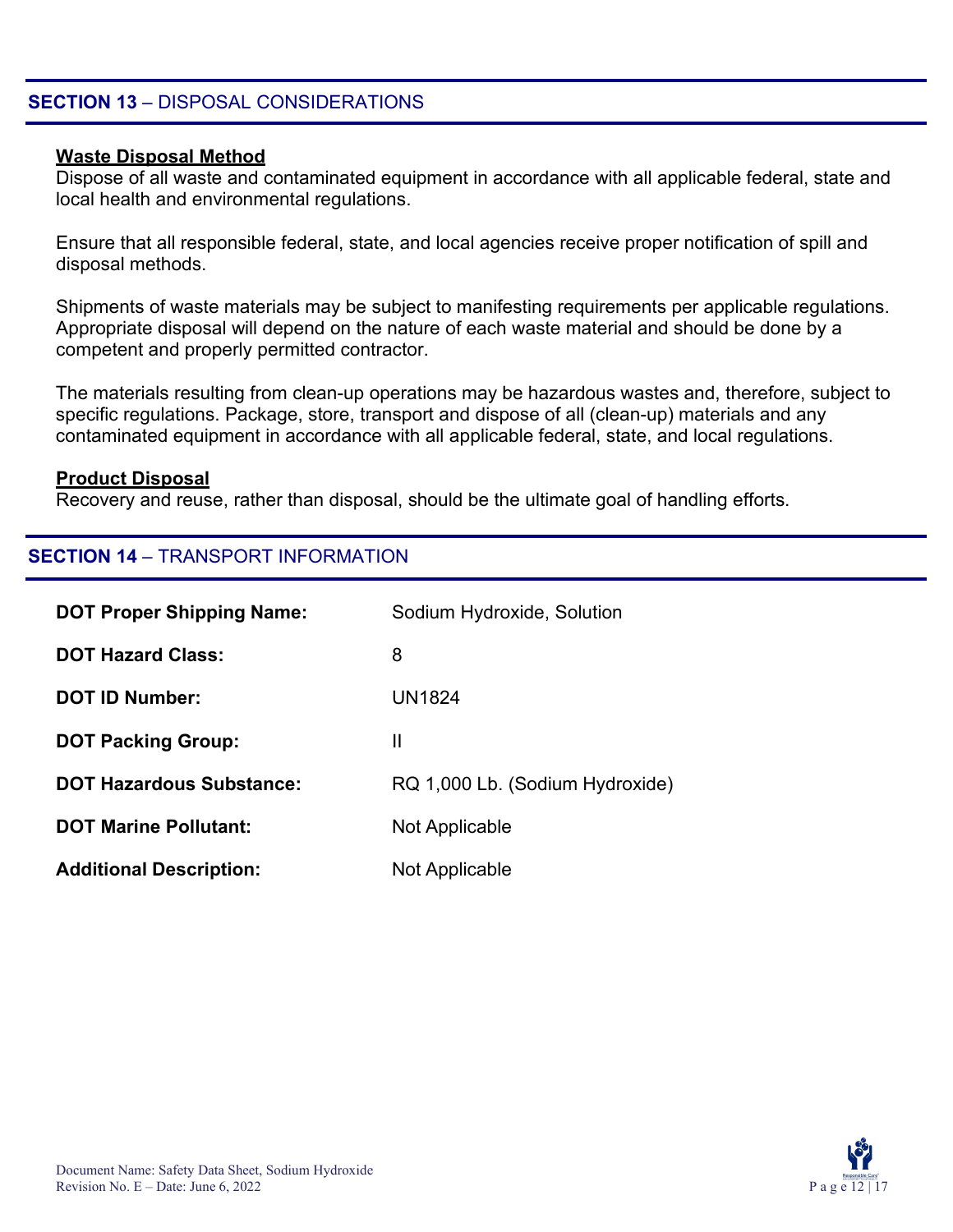#### **SECTION 15 - REGULATORY INFORMATION**

#### **U.S. Federal Regulations**

**OSHA:** Standard 29 CFR 1910.1200 requires that information be provided to employees regarding the hazards of chemicals by means of a hazard communication program including labeling, safety data sheets, training and access to written records.

To aid our customers in complying with regulatory requirements, SARA Title III Hazard Categories for this product are indicated below. If the word "YES" appears next to any category, this product may be reportable by you under the requirements of 40.CFR.370. Please consult those regulations for details.

**TSCA (Toxic Substances Control Act):** All components of this product that are required to be on the TSCA inventory are listed on the inventory.

#### **CERCLA and SARA/Title III:**

| <b>Hazard Categories</b> | Immediate (Acute) Health:          | <b>YES</b> |
|--------------------------|------------------------------------|------------|
|                          | Reactive Hazard:                   | <b>YFS</b> |
|                          | Delayed (Chronic) Health:          | NO.        |
|                          | Fire Hazard:                       | NO.        |
|                          | <b>Sudden Release of Pressure:</b> | NO.        |
|                          |                                    |            |

#### **Other Regulations/Standards**

**NSF Certification:** This product has been classified as an approved drinking water treatment chemical under ANSI/NSF Standard 60

#### **SECTION 16** – OTHER INFORMATION

**Product Use:** Metal Finishing & Industrial Cleaners, Chemical & Petroleum Processing

**Prepared By:** Kuehne Company's Health, Safety, Environmental & Security Department Revision D – 6 June 2022

For additional non-emergency health, safety or environmental information, telephone: (973) 589 - 0700 or write to:

> Kuehne Chemical Company, Inc. 86 N. Hackensack Avenue South Kearny, New Jersey 07032-4673

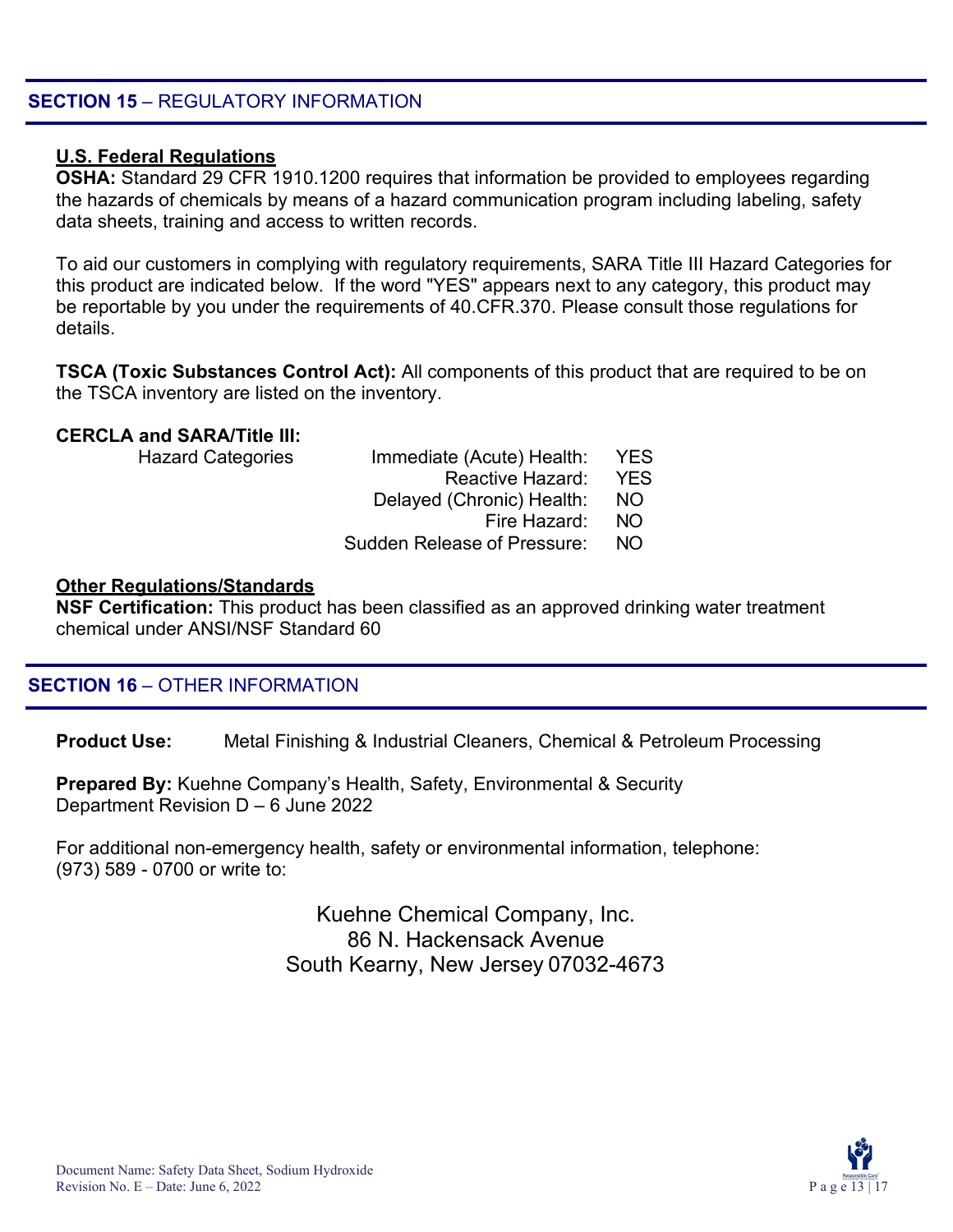| <b>SDS Legend:</b> |                                                           |
|--------------------|-----------------------------------------------------------|
| <b>ACGIH</b>       | American Conference of Governmental Industrial Hygienists |
| <b>CAS</b>         | <b>Chemical Abstracts Service Registry Number</b>         |
| <b>CEILING</b>     | Ceiling Limit (15 Minutes)                                |
| <b>OSHA</b>        | Occupational Safety and Health Administration             |
| <b>PEL</b>         | Permissible Exposure Limit (OSHA)                         |
| <b>STEL</b>        | Short Term Exposure Limit (15 Minutes)                    |
| <b>TLV</b>         | Threshold Limit Value (ACGIH)                             |
| <b>TWA</b>         | Time Weighted Average (8 Hours)                           |
|                    |                                                           |

**IMPORTANT:** The information contained herein is offered only as a guide to the handling of this specific material and has been prepared in good faith by technically knowledgeable personnel. It is not intended to be all-inclusive and the manner and conditions of use and handling may involve other and additional considerations.

The information presented herein, while not guaranteed, was prepared by competent technical personnel and is true and accurate to the best of our knowledge. NO WARRANTY OF MERCHANTABILITY OR FITNESS FOR PURPOSE, OR OF ANY OTHER KIND, EXPRESS OR IMPLIED, IS MADE REGARDING PERFORMANCE, STABILITY OR OTHERWISE.

This information is not intended to be all-inclusive as to the manner and conditions of handling and storage. Other factors may involve other or use additional safety or performance considerations. While our technical personnel will be happy to respond to questions regarding safe handling and use procedures, safe handling and use remains the responsibility of the customer. No suggestions for use are intended as, and nothing herein shall be construed as a recommendation to infringe any existing patents or violate any federal, state or local laws, rules, regulations or ordinances.

No warranty of any kind is given or implied and Kuehne Chemical Company, Inc. will not be liable for any damages, losses, injuries or consequential damages that may result from the use of or reliance on any information contained herein.

This Safety Data Sheet (SDS) covers the following materials:

Caustic Soda - Liquid: All grades

**REFERENCES:**

- **-** American National Standard, Z400.1-1993
- **-** Pamphlet 94 Sodium Hydroxide Solution and Potassium Hydroxide Solution (Caustic) Storage Equipment and Piping Systems Edition 5 January 2018
- **-** Pamphlet 164 Reactivity and Compatibility of Chlorine and Sodium Hydroxide with Various Materials Edition 2 Revision 3 May 2017
- **-** National Institute for Occupational Safety and Health, US Dept. of Health & Human Services, Cincinnati, 1994.
- **-** Supplier's Safety Data Sheets
- **-** Windholz, Martha, Ed, The Merck Index, 11th ed., Merck and Co, Inc., Rahway, New Jersey, 1989.

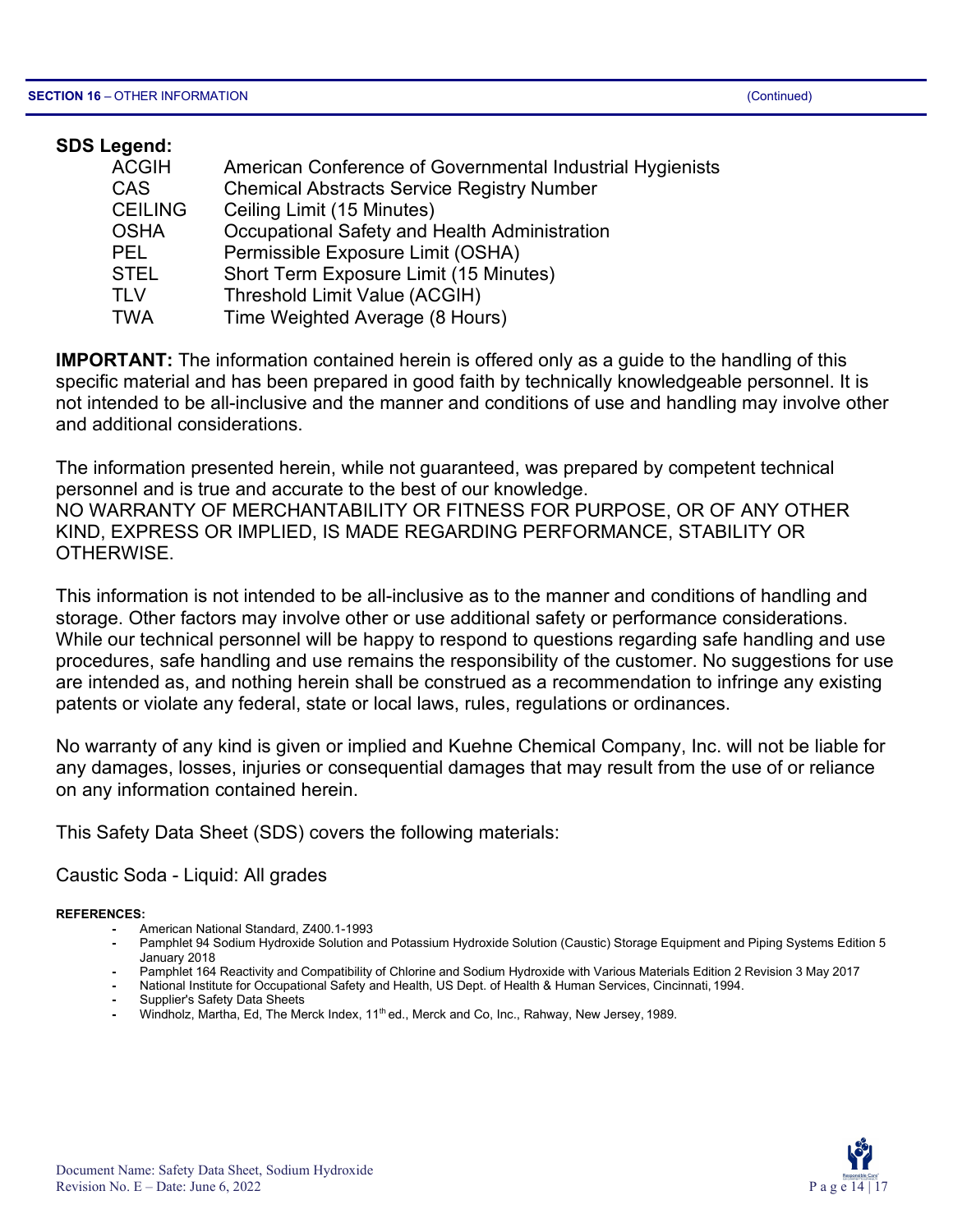### **WARNING LABEL INFORMATION**

|       | 48.50 - 91 % |
|-------|--------------|
| Total | 100.0%       |

## **KEEP OUT OF REACH OF CHILDREN**

## DANGER

#### **Category 1**

**Symbol:**

**Signal Word:** Danger

**Hazard Statements:** May be corrosive to metals Causes severe skin burns and eye damage Causes severe eye damage

#### **FIRST AID**

**IF INHALED:** Move to fresh air. If breathing is difficult, have trained person administer oxygen. If person is not breathing, call 911 or an ambulance and give mouth-to-mouth resuscitation. **SEEK MEDICAL ATTENTION IMMEDIATELY.**

**IF IN EYES:** IMMEDIATELY FLUSH EYES WITH A GENTLE DIRECTED STREAM OF WATER for at least 15 minutes, forcibly holding eyelids apart to ensure complete irrigation of all eye and lid tissue. Remove contact lenses, if present, after the first 5 minutes, then continue to rinse eye. **SEEK MEDICAL ATTENTION IMMEDIATELY.**

**IF ON SKIN OR CLOTHING:** Flush thoroughly with cool water under shower for at least 15 minutes, while removing contaminated clothing and shoes. Discard non-rubber shoes. Wash clothing before reuse. **SEEK MEDICAL ATTENTION IMMEDIATELY.**

**IF SWALLOWED:** NEVER GIVE ANYTHING BY MOUTH TO AN UNCONSCIOUS PERSON. If swallowed, DO NOT INDUCE VOMITING. Give large quantities of water. If able to swallow. If vomiting occurs spontaneously, keep airway clear and give more water. **SEEK MEDICAL ATTENTION IMMEDIATELY.**

**NOTE TO PHYSICIAN:** No specialized procedures. Treat for clinical symptoms.

**HOT LINE NUMBER:** 1-800-POISON-1

Have product container or label with you when calling a poison control center or doctor, or going for treatment.



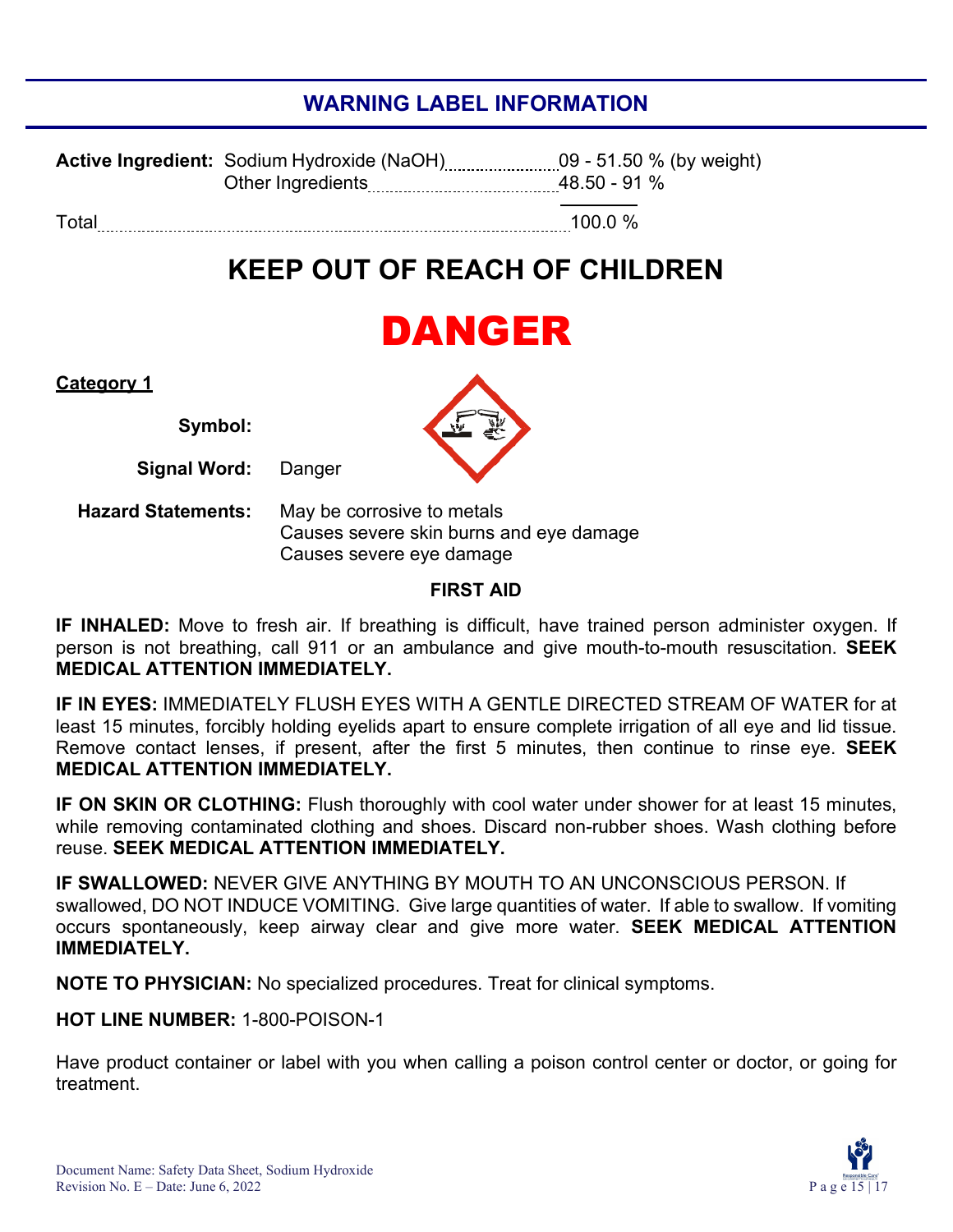#### **PRECAUTIONARY STATEMENTS HAZARDOUS TO HUMANS AND DOMESTIC ANIMALS**

**DANGER:** MAY CAUSE BURNS TO THE EYES, SKIN, AND MUCOUS MEMBRANES. MAY CAUSE PERMANENT EYE DAMAGE. INHALATION OF DUST, MIST, OR SPRAY CAN CAUSE SEVERE LUNG DAMAGE. CAN REACT VIOLENTLY WITH WATER, ACIDS AND OTHER SUBSTANCES. Wear safety glasses or goggles and rubber gloves when handling this product. Wash after handling. Avoid breathing vapors. Vacate poorly ventilated areas as soon as possible.

**Precautions:** Avoid contact with eyes, skin and clothing. Avoid breathing dust, vapors or mist. Do not swallow. Use with adequate ventilation and wear respiratory protection when exposure to dust, mist or spray is possible. Wear safety glasses with side shields or chemical splash goggles, protective clothing and chemical resistant gloves. Wash thoroughly after handling; exposure can cause burns that are not immediately painful or visible. Keep container tightly closed and properly labeled.

Product can react violently with water, acids and other substances. See Handling and Storage (Section 7) of the SDS for instructions before using. Avoid contact with aluminum, tin, zinc, and alloys containing these metals. Avoid contact with leather, wool, acids, organic halogen compounds and organic nitro compounds. Hazardous carbon monoxide gas can form upon contact with food and beverage products in enclosed spaces and can cause death. Follow appropriate tank entry procedures (ANSI2117.1).

**CAUTION:** This product may react strongly with acids and water. Scoop or sweep up all spilled product and other contaminated material and place in marked disposal containers. Neutralize residue with dilute acid and flush spill area with water followed by a liberal covering of sodium carbonate. Dispose of wash water and spill by-products according to federal, state and local regulations.

### **DIRECTION FOR USE**

IT IS A VIOLATION OF FEDERAL LAW TO USE THIS PRODUCT IN A MANNER INCONSISTENT WITH ITS LABELING

Considerable heat is generated when product is mixed with water. Therefore, when making solutions always carefully follow these steps:

Always wear protective clothing. Never add water to product. Always add product, with constant stirring, slowly to surface of lukewarm (80-100  $\degree$ F) water, to assure product is being completely dissolved as it is added.

Product can react explosively with acids, aldehydes, and many other organic chemicals, add product very gradually, while stirring constantly. If product is added too rapidly, or without stirring, and becomes concentrated at bottom of mixing vessel, excessive heat may be generated, resulting in dangerous boiling and spattering, and a possible immediate and violent eruption of highly caustic solution. Always empty and clean containers of all residues before adding product, to avoid possible explosive reaction between product and unknown residue.

### **STORAGE AND DISPOSAL**

A spill or release of this material may trigger the emergency release reporting requirements under SARA, Title III (40 CFR, Part 355) and/or CERCLA (40 CFR, Part 300). State or local reporting